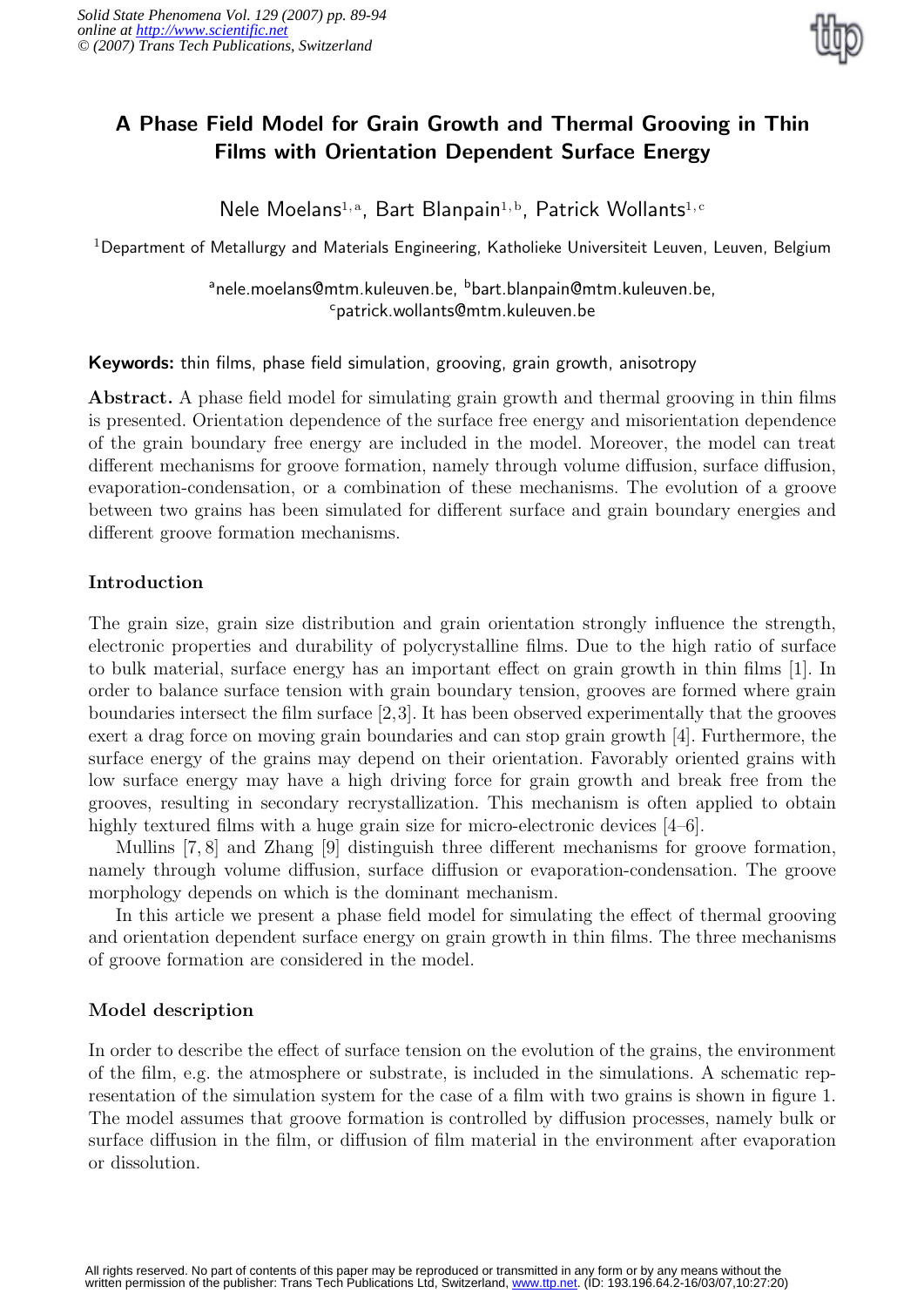| Environment        | $\Psi = 1$                      |              |
|--------------------|---------------------------------|--------------|
|                    | $\eta_1 = 0$                    |              |
|                    | $\eta_{\scriptscriptstyle 2}=0$ |              |
| Film<br>$\Psi = 0$ |                                 | $\Psi = 0$   |
| $\eta_1 = 1$       |                                 | $\eta_1 = 0$ |
| $\eta_2 = 0$       |                                 | $\eta_2 = 1$ |
|                    |                                 |              |
|                    |                                 |              |
|                    |                                 |              |

Fig. 1: System geometry and phase field variables used in the simulations.

The model is based on the grain growth model of Chen and Yang for normal grain growth [10,11], in which different grains are represented by different phase field variables  $\eta_i(\vec{r},t)$  that are continuous functions in space and time. In each grain one of the  $\eta_i$ 's equals 1 and all the other equal 0. An extra phase field variable  $\psi(\vec{r},t)$  is introduced into the model to distinguish between environment and film. It equals 1 in the environment and 0 in the film.  $\psi(\vec{r},t)$  is a conserved variable. It can be interpreted as a scaled composition variable. For example in the case of an Al-film in an argon atmosphere

$$
\psi = \frac{c - c_{\text{film}}}{c_{\text{env}} - c_{\text{film}}}
$$
\n(1)

where c is the local concentration of Ar,  $c_{\text{film}}$  the solubility of Ar in Al and  $c_{\text{env}}$  the equilibrium concentration of argon in Ar-gas above an Al-film.

The total free energy is formulated as a volume integral over the film and the environment

$$
F = \int\limits_V \left[ f_0(\eta_1, \eta_2, \dots, \eta_p, \psi) + \frac{\kappa}{2} \sum_{i=1}^p (\overrightarrow{\nabla} \eta_i)^2 + \frac{\kappa}{2} (\overrightarrow{\nabla} \psi)^2 \right] dV \tag{2}
$$

with

$$
f_0 = m\left(\sum_{i=1}^p \left(\frac{\eta_i^4}{4} - \frac{\eta_i^2}{2}\right) + \left(\frac{\psi^4}{4} - \frac{\psi^2}{2}\right) + \sum_{j
$$

the specific free energy as function of the phase field variables. The minima of the specific free energy correspond with the values of the phase field variables in the different domains in the simulation system. Within the film,  $f_0$  has minima at  $\psi = 0$ , one of the  $\eta_i = \pm 1$  and the other  $\eta_i = 0$ . In the environment,  $f_0$  is minimal for  $\psi = \pm 1$  and all  $\eta_i = 0$ . In the presented simulations, only the minima with  $\eta_i = 1$  or  $\psi = 1$  are considered. m is a parameter related to the depth of the free energy well.  $p$  is the number of grain orientations considered in the simulation.

Orientation dependence of the surface free energy is introduced through the parameters  $\gamma_{i,j}$ and  $\gamma_{i,\psi}$  and by giving  $\kappa$  the following dependence on the phase field variables [12,13]

$$
\kappa = \frac{\sum_{j\n(4)
$$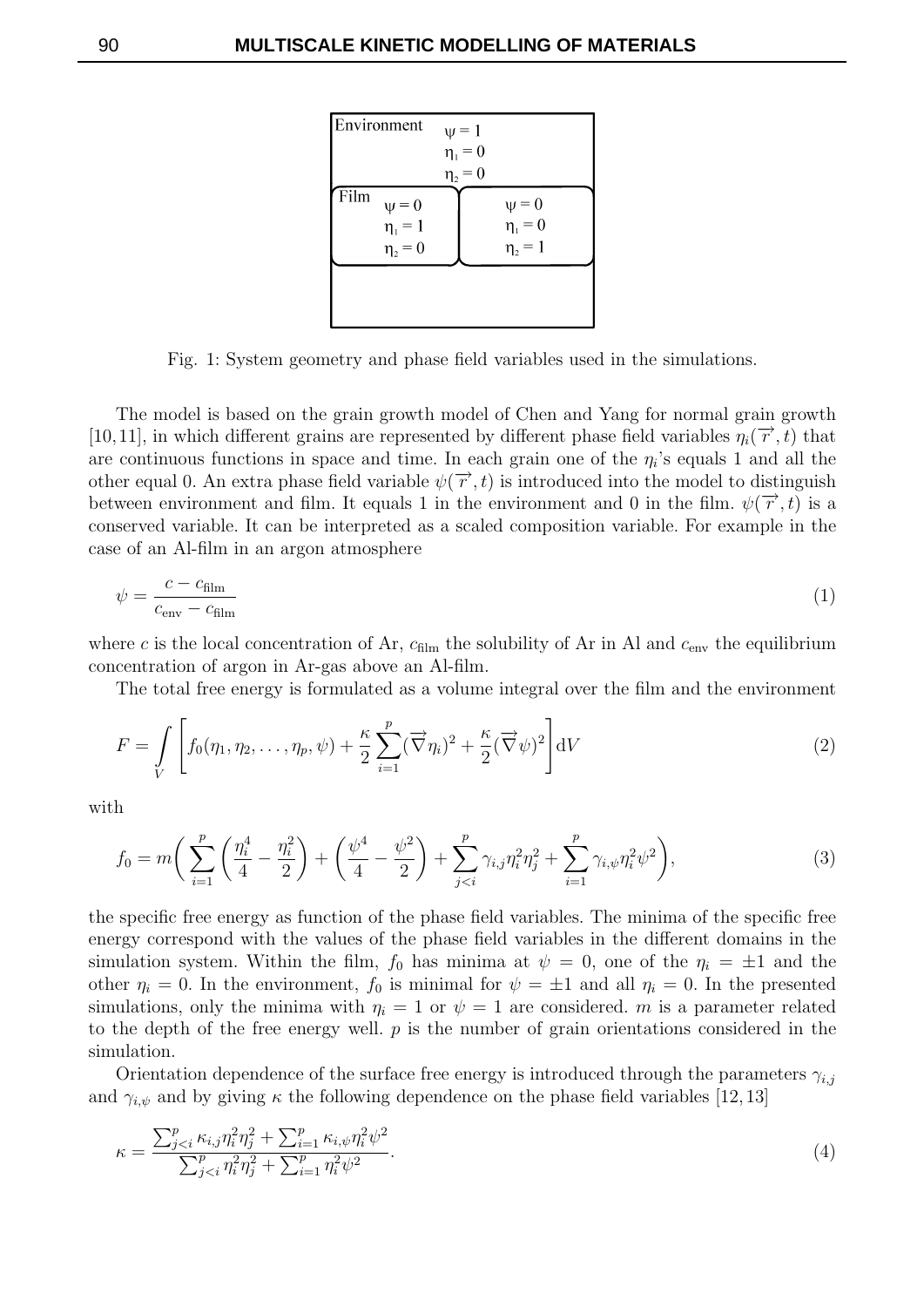This formulation also allows to let the grain boundary energy depend on the misorientation between neighboring grains. At each interface, only one of the terms in the summation differs from 0. Accordingly,  $\kappa = \kappa_{i,j}$  at the interface between grains i and j. The  $\kappa_{i,j}$  and  $\gamma_{i,j}$  are related to the free energy of the grain boundary between the grains with orientations  $i$  and  $j$  and the  $\kappa_{i,\psi}$  and  $\gamma_{i,\psi}$  to the surface free energy of grain i. The model assumes that the interfacial free energies do not depend on the orientation of the interface with respect to the crystal structure of the grains.

Based on the theory of Cahn and Hilliard for systems with diffuse interfaces [14], it can be calculated that for a system with a free energy of the form (2) and (3) the widths of the interfaces are proportional to

$$
l_{i,j} \propto \sqrt{\frac{\kappa_{i,j}}{(\Delta f_0)_{\text{max}}}} = \sqrt{\frac{32\kappa_{i,j}}{m(1+2\gamma_{i,j})}},\tag{5}
$$

with  $(\Delta f_0)_{\text{max}} = f_0 - f_{0,\text{min}}$  and the interfacial free energies equal

$$
\sigma_{i,j} = \frac{1}{\sqrt{3}} \sqrt{\kappa_{i,j} m (1 + 2 \gamma_{i,j})}.
$$

All types of interfaces are given the same thickness in the simulations for numerical convenience. Hence, for each interface, the parameters  $\kappa_{i,j}$  and  $\gamma_{i,j}$  must satisfy the relation

$$
\frac{\kappa_{i,j}}{m(1+2\gamma_{i,j})} = \text{cte.}\tag{6}
$$

The evolution of the non-conserved phase field variables  $\eta_i(\vec{r},t)$  is given by a generalized Ginzburg-Landau equation

$$
\frac{\partial \eta_i}{\partial t} = -L \left[ \frac{\partial f_0}{\partial \eta_i} + \frac{1}{2} \left( \frac{\partial \kappa}{\partial \eta_i} \right) \left( \sum_{j=1}^p (\overrightarrow{\nabla} \eta_j)^2 + (\overrightarrow{\nabla} \psi)^2 \right) - \kappa \nabla^2 \eta_i - \overrightarrow{\nabla} \kappa \cdot \overrightarrow{\nabla} \eta_i \right]. \tag{7}
$$

The kinetic coefficient  $L$  is related to the mobility of the grain boundaries. The temporal evolution of the conserved phase field variable  $\psi(\vec{r},t)$  governs a generalized Cahn-Hilliard equation

$$
\frac{\partial \psi}{\partial t} = \overrightarrow{\nabla} \cdot M \overrightarrow{\nabla} \left[ \frac{\partial f_0}{\partial \psi} + \frac{1}{2} \left( \frac{\partial \kappa}{\partial \psi} \right) \left( \sum_{i=1}^p (\overrightarrow{\nabla} \eta_i)^2 + (\overrightarrow{\nabla} \psi)^2 \right) - \kappa \nabla^2 \psi - \overrightarrow{\nabla} \kappa \cdot \overrightarrow{\nabla} \psi \right]. \tag{8}
$$

To distinguish between bulk and interface diffusion  $M$  has the following spatial dependence

$$
M = \frac{M_{\eta} \left(\sum_{i=1}^{p} \eta_{i}^{2}\right) + M_{\psi} \psi^{2}}{\sum_{i=1}^{p} \eta_{i}^{2} + \psi^{2}} \quad \text{for} \quad \sum_{j
$$

$$
M = \frac{M_{\rm gb} \left( \sum_{j < i}^p \eta_i^2 \eta_j^2 \right) + M_{\rm s} \left( \sum_{i=1}^p \eta_i^2 \psi^2 \right)}{\sum_{j < i}^p \eta_j^2 \eta_j^2 + \sum_{i=1}^p \eta_i^2 \psi^2} \qquad \text{for} \qquad \sum_{j < i}^p \eta_j^2 \eta_j^2 + \sum_{i=1}^p \eta_i^2 \psi^2 > 10e - 6 \qquad (10)
$$
\n
$$
\tag{11}
$$

 $M_{\eta}$  and  $M_{\psi}$  are related to the bulk diffusion coefficients of respectively the film and the environment.  $M_{\rm gb}$  and  $M_{\rm s}$  describe respectively grain boundary and surface diffusion.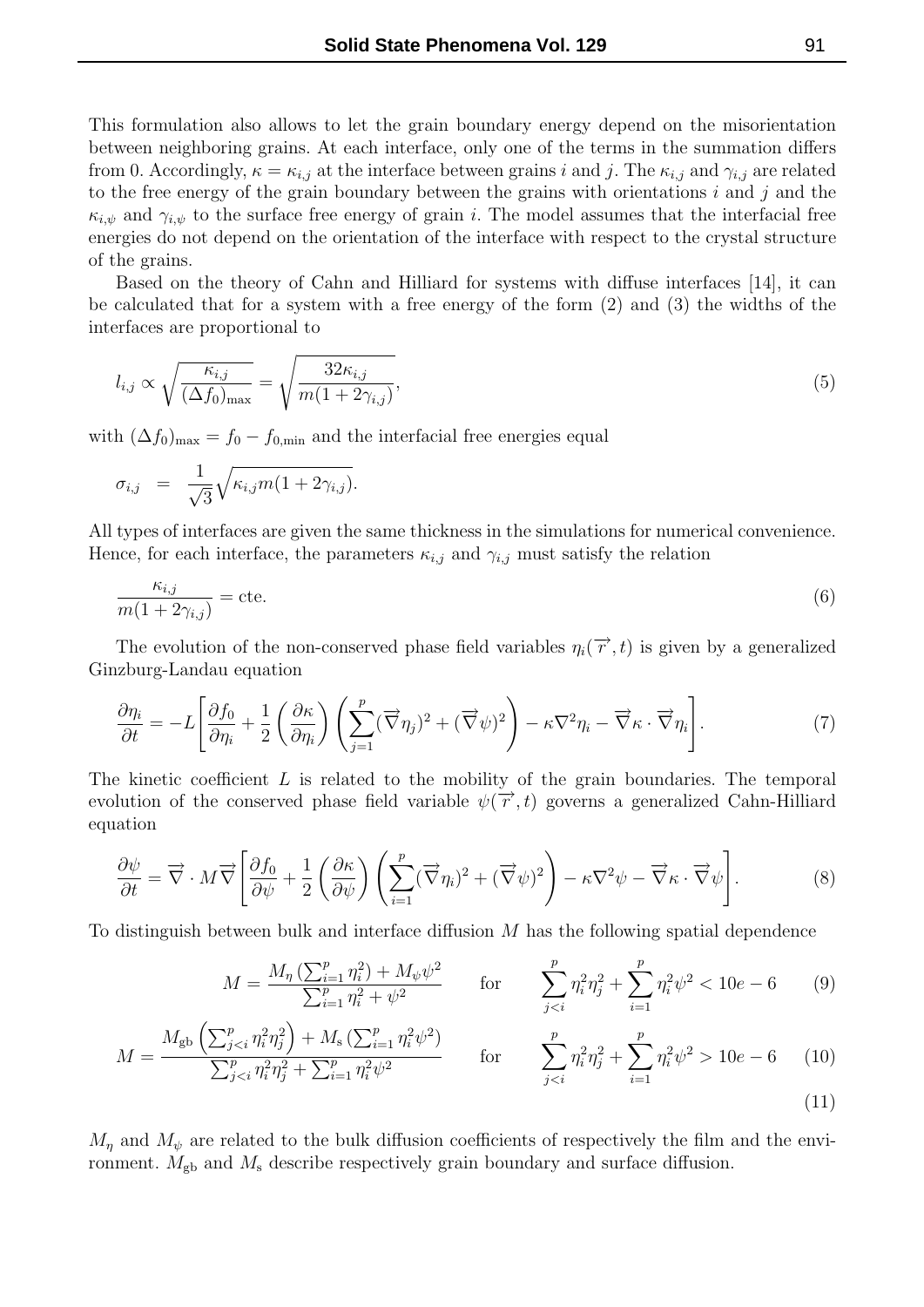#### Simulations

The evolution of a groove between two grains was simulated using the system geometry depicted in figure 1. The system was discretized using  $256 \times 256$  grid points. The thickness of the film was 128 grid points. The lattice spacing  $\Delta x$  was taken equal to  $0.5 \times 10^{-8}$  m. For all simulations,  $L = 1$  s<sup>-1</sup>,  $m = 1$  J/m<sup>3</sup>,  $\Delta t = 0.01$  s. Simulations were performed for different values of the parameters  $\kappa$ ,  $\gamma$  and M.

A central finite difference scheme based on 3 grid points in each dimension was used to approximate the laplacian and a central scheme based on the 2 neighboring grid points for the gradients. An explicit Euler technique was used for the time stepping. Periodic boundary conditions were applied.

Since equation (4) is not defined within the grains where  $\sum_{i} \eta_i^2 \eta_i^2 = 0$ , the parameter  $\kappa$  was only calculated at the interfaces, namely where  $\sum_{j 10e - 6$ .

To prevent  $\psi$  from taking values outside the interval  $[(0-c_{\text{film}})/(c_{\text{env}}-c_{\text{film}}), (1-c_{\text{film}})/(c_{\text{env}}-c_{\text{film}})]$  $c_{\text{film}}$ ), the term  $\partial f_0/\partial \psi$  was implemented as

$$
\frac{\partial f_0}{\partial \psi} \quad \text{for} \quad \frac{0 - c_{\text{film}}}{c_{\text{env}} - c_{\text{film}}} \le \psi \le \frac{1 - c_{\text{film}}}{c_{\text{env}} - c_{\text{film}}}
$$
  
-1 for  $\psi < \frac{0 - c_{\text{film}}}{c_{\text{env}} - c_{\text{film}}}$  and 1 for  $\psi > \frac{1 - c_{\text{film}}}{c_{\text{env}} - c_{\text{film}}}$ 

Furthermore, for one iteration step ( $\Delta t = 0.01$  s) for the Ginzburg-Landau equations, 200 iterations using a time step  $\Delta t/200$  are performed for the Cahn-Hilliard equation.



Fig. 2: Simulation images for 2 different ratios of the surface and grain boundary free energy. Both grains have the same surface free energy. a)  $\sigma_s = \sigma_{gb} = \sqrt{2} J/m^2$ :  $\kappa = 2 J/m^3$ ,  $\gamma = 1$ . b)  $\sigma_{\text{gb}} = \sqrt{2} \text{ J/m}^3$ ,  $\sigma_s = 1.25\sqrt{2} \text{ J/m}^3 = (5/4)\sigma_{\text{gb}}$ :  $\kappa_{1,2} = 2 \text{ J/m}^3$ ,  $\kappa_{\psi,1} = \kappa_{\psi,2} = 2.5 \text{ J/m}^3$ ,  $\gamma_{1,2} = 1$ ,  $\gamma_{\psi,1} = \gamma_{\psi,2} = 11/8.$ 

Equilibrium angle When the surface free energies of both grains are equal, the equilibrium angle of the groove<sup>1</sup> depends on the ratio of the surface free energy  $\sigma_s$  and the grain boundary free energy  $\sigma_{\text{gb}}$  according to Young's law

$$
\sigma_{\text{gb}} = 2\sigma_{\text{s}}\cos(\beta). \tag{12}
$$

The simulation images for two different ratios of  $\sigma_s$  and  $\sigma_{gb}$  in figure 2 show that the equilibrium angle is well reproduced in the simulations.

<sup>1</sup>Since it is assumed that groove formation is controlled by diffusion processes, one may expect that the equilibrium angle is established during growth of the groove.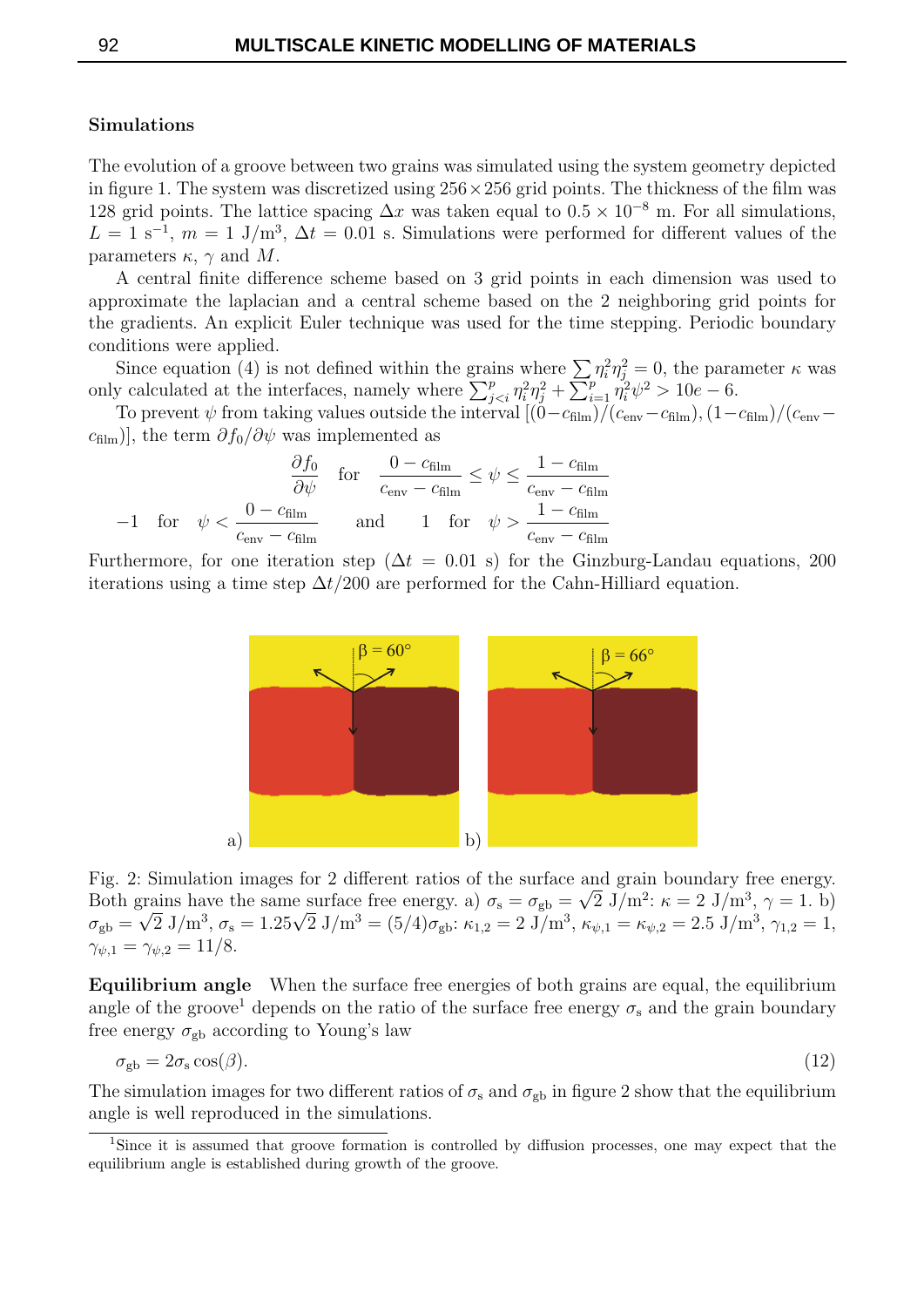

Fig. 3: Evolution of a system with two grains with different surface free energy:  $\sigma_{s,1} = \sqrt{2}$  $J/m^2$ ,  $\sigma_{s,2} = 1.25\sqrt{2} J/m^2 = (5/4)\sigma_{s,1}$ . Simulation images at time a) t = 5 s, b) t = 60 s, c) t = 200 s. Model parameters:  $\kappa_{1,2} = 2 \text{ J/m}^3$ ,  $\kappa_{1,\psi} = 2 \text{ J/m}^3$ ,  $\kappa_{1,\psi} = 2.5 \text{ J/m}^3$ ,  $\gamma_{1,2} = 1$ ,  $\gamma_{1,\psi} = 1$ ,  $\gamma_{2,\psi} = 11/8, M = 1 \times 10^{-16} \text{ m}^2/\text{s}.$ 

Orientation dependence of the surface free energy Figure 3 shows a consecution of simulation images for a system where the grains have a different surface free energy. The grain boundary obtains a curvature outside the plane of the film to balance the interfacial tensions at the root of the groove. Since grain boundaries move towards their center of curvature, the grain with low surface energy grows at the expense of the other grain. The equilibrium angles between the grain boundary and the grain surfaces continuously adapt to the new position of the grain boundary. As a consequence, the grain boundary keeps moving until the grain with high surface energy has disappeared.



Fig. 4: Groove morphology for different groove formation mechanisms. a) Surface diffusion is dominant:  $M_n = M_\psi = M_{\rm sb} = 0$ ,  $M_{\rm s} = 1 \times 10^{-16}$  m<sup>2</sup>/s, b) Bulk diffusion is dominant:  $M =$  cte = 1 × 10<sup>-16</sup> m<sup>2</sup>/s c) Groove is formed by evaporation and condensation of film material:  $M_n = M_{gb} = 0$ ,  $M_s = M_\psi = 1 \times 10^{-16}$  m<sup>2</sup>/s, solubility of film material in environment is 0.001 ( $c_{env} = 0.999$ ). For the three simulations  $\kappa = 2$  and  $\gamma = 1$ .

Different mechanisms for groove formation In figure 4 simulation images for the three different groove formation mechanisms distinguished by Mullins and Zhang [7,9] are compared. When bulk or surface diffusion is dominant, there is a maximum in the surface profile near the groove. The hill is wider for surface diffusion. In the case of groove formation through evaporation-condensation, there is no maximum in the surface profile. These steady-state groove profiles are in qualitative agreement with the analytical calculations of Mullins and Zhang,